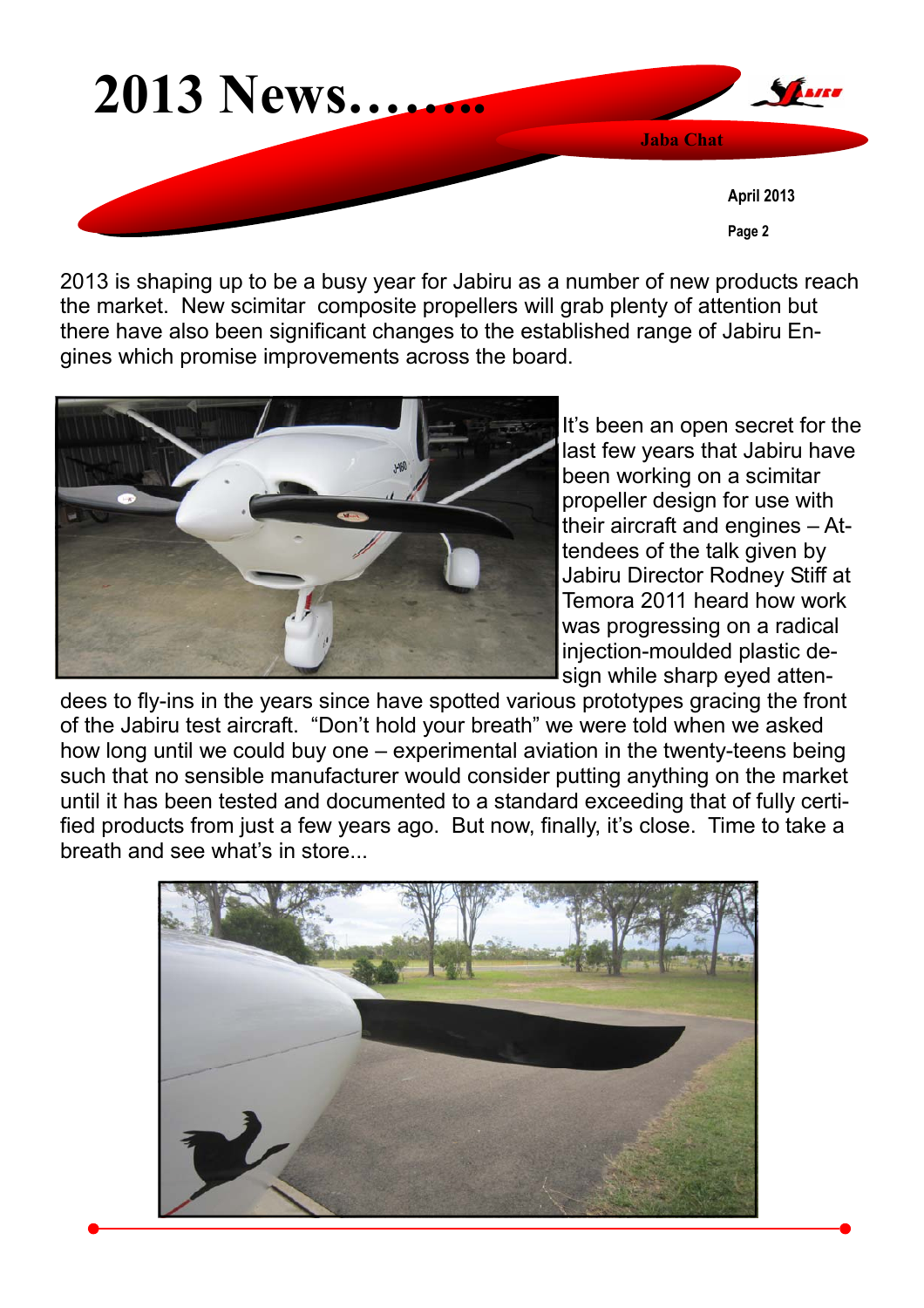

The final design retains the distinct "scimitar" bladeform seen on the prototypes, finished in black fibreglass – not carbonfibre as you might think at first glance. "Boo, Boring!" I hear the geeks in the back yell. Well, no actually: one of the many prototypes tested was full carbon composite and while it performed well, it had vibration issues. The fibreglass blades are not as stiff as the carbon, allowing them a little more flex while damping vibration to acceptable levels. The blades have in-built leading edge protection and are rated to survive as much rain as you can throw at them – in VFR operational limits of course.



The hub is somewhat unusual. First, it is designed to attach the propeller to the engine using just 4 of the 6 bolts normally used for a Jabiru engine. Obviously the bolts are bigger than those used on the Jabiru fixed pitch wooden propellers and there are still 6 large stainless steel drive pins between the propeller and the engine to transmit torque loads: 2 are hidden underneath the blades and don't have bolts passing through them. Anyone uneasy about the strength of those 4 bolts can rest easy – during testing a wooden prototype using the same hub design (with a completely different blade design) failed and lost one entire blade at 3,050RPM.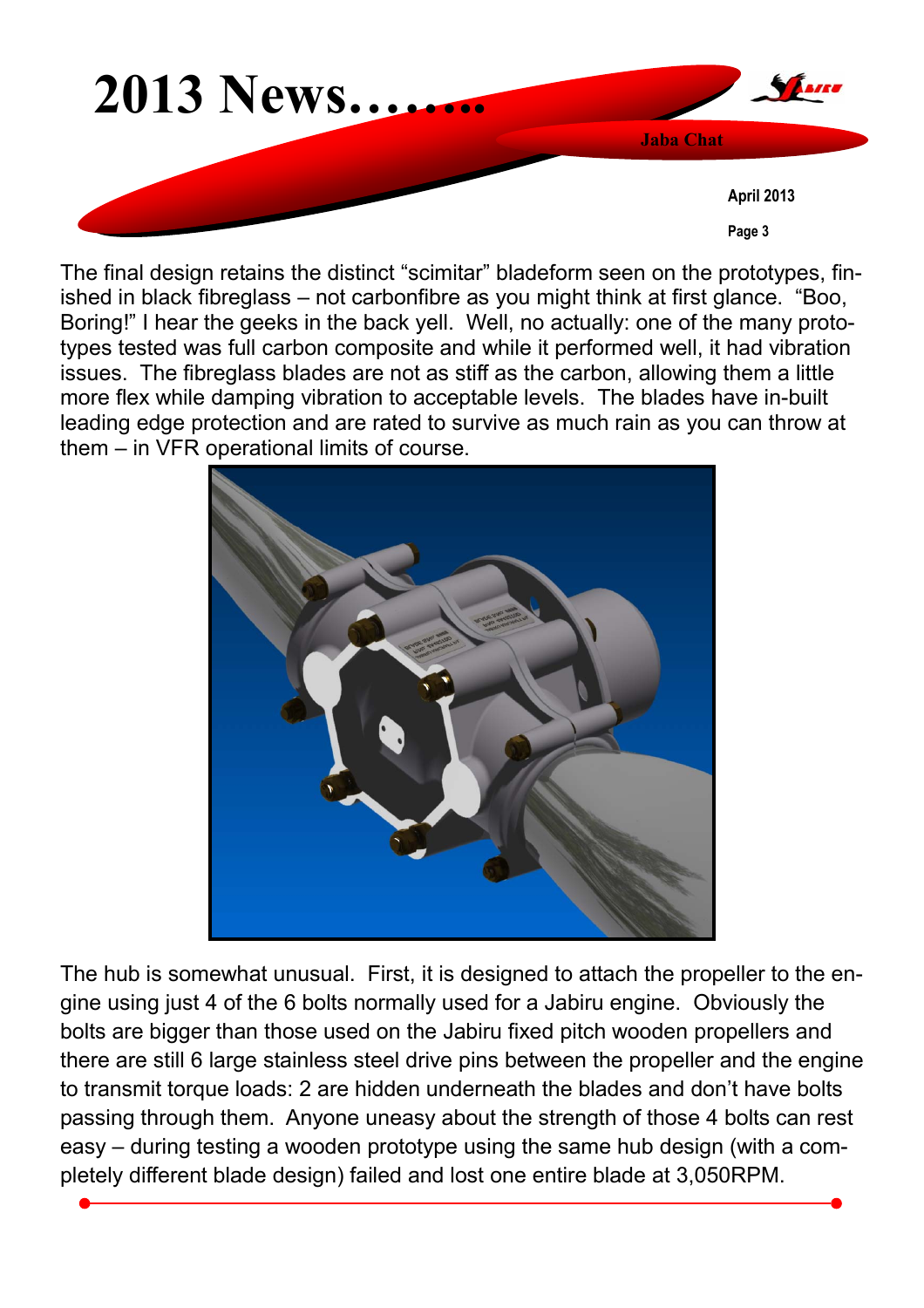**Jaba Chat** 

## **April 2013**

**SALARED** 

## **Page 4**

The resulting out-of-balance centrifugal loads were in the order of 3,000kg and the rest of the hub didn't budge while the pilot made a successful emergency landing.

**2013 News……..** 

The second unusual feature of the hub is the material: 6061-T6 Aluminium is common enough and is beloved by engineers everywhere for its strength, stiffness and corrosion resistance. But it is normally seen in an extruded or rolled form: in the Jabiru propeller the hub is actually forged – starting as a piece of flat plate about 25mm thick it is pressed into the shape required then finished with CNC-machining. Forgings are broadly accepted as a gold standard for metallic parts: the process shapes the internal crystals of the metal in ways which follow the shape of the part, improving strength and fatigue resistance.

Jabiru says one of the surprises with the new design was how it responded to pitch adjustments: the old wooden propellers on most 2200 engines were 42" pitch. The first adjustable propellers were set to this and performance was so-so. Dropping the pitch to 40" helped a bit... 38" was better still and 36" turned out to be the sweet spot for the J170 airframe. Despite 6" less pitch than the wooden propeller the speed at the same cruise RPM was a little higher with the new blade. Black magic? No, just an accurate, efficient composite blade which does not twist in flight as much as its wooden counterpart.

The Jabiru Engineers were at pains to dissuade potential operators from increasing the pitch in search of higher cruise speeds – their testing showed minimal gain in cruise speed coupled with reduced climb rate, increased engine temperatures and more stress on the engine. Propellers being fitted to Jabiru Aircraft will come set at the recommended pitch setting from the factory while the Propeller Technical Manual will provide guidance to operators of Jabiru Engines in other airframes for setting up the propeller to suit their particular aircraft. Jabiru say that maintenance requirements for the propellers will be about on par with the wooden types – details were still being decided as this was written.

All very nice, but how does if fly? Very well, thank you for asking. The scimitar shape looks good and reduces tip drag while improving thrust. The lightweight blades are precision balanced and use variations of the classic "Clark Y" profile proven to give good performance. Back to back testing used a J120 aircraft fitted with a 2200 engine and compared the new design with a Jabiru 2-bladed wooden propeller. When set correctly the new prop gave higher RPM on take-off, better climb rates, cruised at slightly higher speed at cruise RPM and provided a noticeable increase to top speed at full power.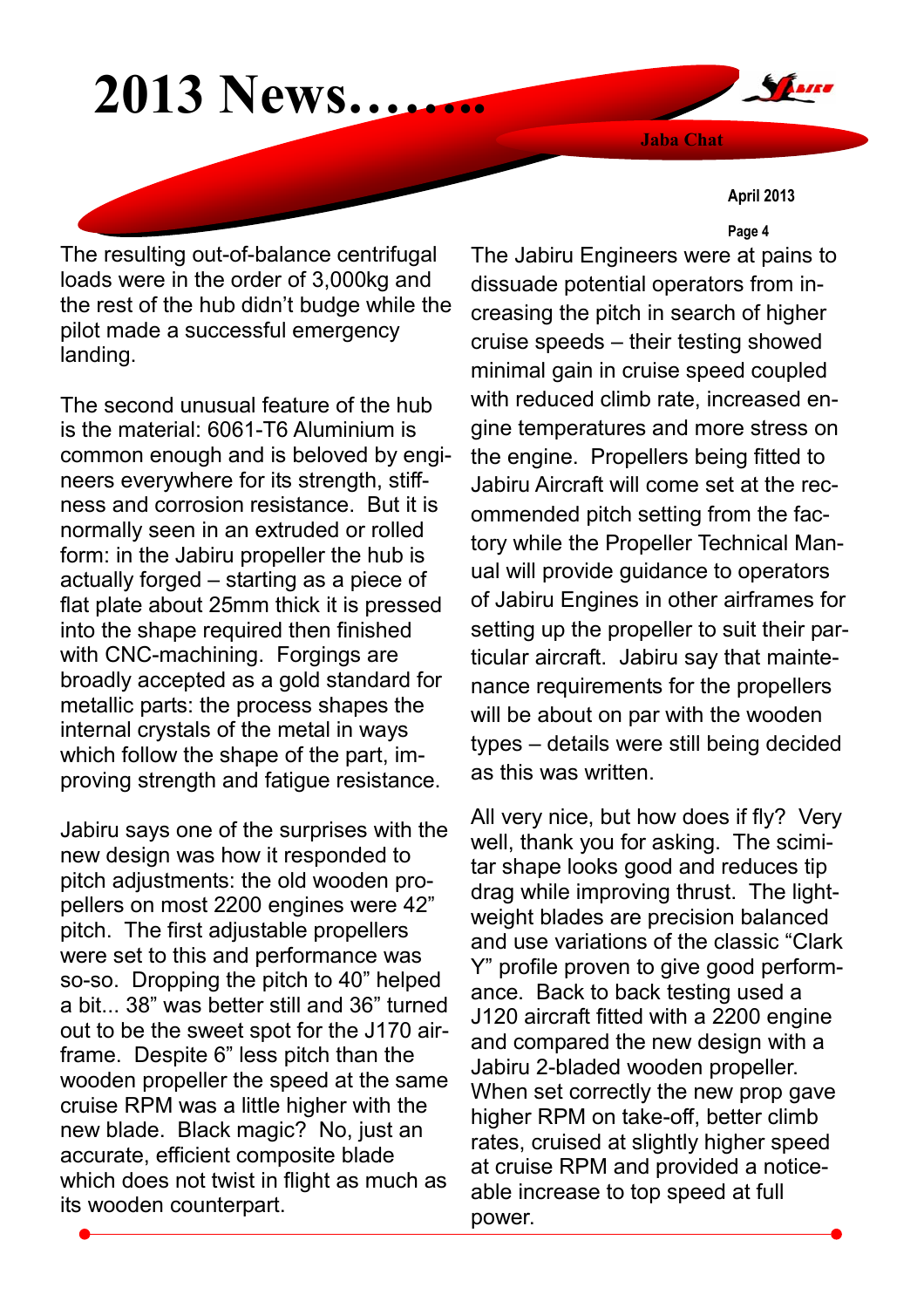**2013 News…….. Jaba Chat** 

> **Page 5 April 2013**

Manifold pressures at cruise RPM were slightly lower which was reflected in a slight drop in fuel consumption. Oneup circuits in this little rocket were great fun as climb rates regularly hit 1,000fpm—not bad from 80hp! In all cases the new prop ran smooth and clean with much reduced drumming and low frequency vibration.

Flying the J170 equipped with the same propeller was a more laid-back experience as the big, stable airframe cruised around, serenely doing its best to ignore the unsettled gusty conditions. True airspeed (as indicated by the Dynon D180 instrument) was consistently 100 knots at a comfortable 2840 RPM while acceleration and climb rates were both clearly improved. In both airframes there was a feeling that the engine was doing it easy in the cruise and this is supported by the numbers: propeller set to achieve 2950 RPM on take-off, increasing to 3250 RPM during a full-power straight-and-level run, a 2850 RPM cruise is clearly using a relatively small power percentage. A flight in the passenger's seat of the J430 fitted with the 3300 version of the propeller (it's a different blade part number with increased area and different planform) showed it to be similarly smooth and efficient with the same ability to allow higher RPM on take-off, higher RPM at full power straight and level and slightly improved speed at cruise RPM.

Traditionally Jabiru Aircraft have been loath to approve the use of ground adjustable propellers on their engines as the direct drive of the engine made it particularly important that the blade not have any nasty vibration resonances. The answer, in the end, was to develop their own design in collaboration with a wellknown Australian propeller manufacturer. Testing of the new propeller has been extensive, using the ASTM F2506-10 design standard as a basis but going further in some areas. Amongst other tests, a blade root was loaded to twice the maximum in-service centrifugal load and required to support that load for a full hour. A separate "test to destruction" showed that the blade will actually support about 4 times the maximum in-service load (in the order of 15,000kg) before failing – and even then the hub & blade root assembly was undamaged. Another test propeller spent well over 10 hours operating at redline RPM to demonstrate that it could support the combination of high RPM with engine vibration. In all, various prototypes have between them logged a total of around 500 flight hours in development. Combine this with all the time spent in design and documentation and you can see that this has been a major engineering project and a serious investment by Jabiru in improving their product.